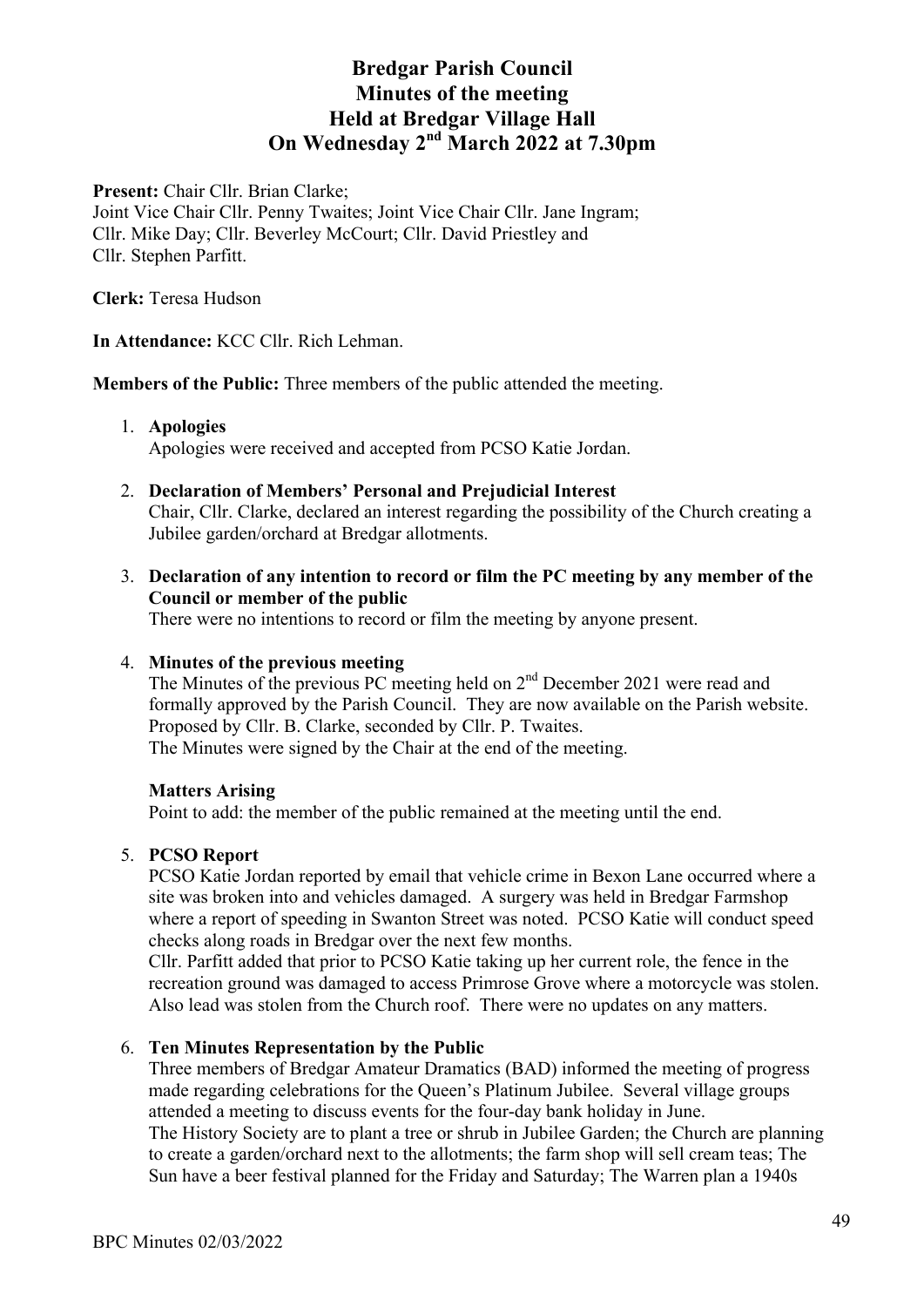reenactment on the Sunday and BAD will organise a street party on the Sunday with a band and food at the village hall, where the WI also intend to operate a tombola. Bredgar School is to have a Jubilee fete the following week.

BAD members with the backing of the PC have applied for jubilee funding from two sources, and it is hoped this will be granted and will cover the majority of expenses. The organisers hope that residents will get behind the various celebrations and support the people who are making great efforts to enable everyone to enjoy the extended bank holiday.

Tickets will be sold for a small fee to gauge numbers for food etc.

Members of BAD left at 8pm.

KCC Cllr. Rich Lehman informed the meeting that KCC plan to reduce bus services across the county by one third to save £2million. A consultation is ongoing until  $20<sup>th</sup>$  April and Cllr. Lehman encouraged as many residents as possible to complete the online questionnaire to try to keep the Bredgar bus.

Cllr. Lehman is to spend a morning in Bredgar Post Office to talk to customers and help complete paper forms in an effort to keep the bus.

| 23/11/21        | <b>Cerda Planning Ltd</b>   | <b>Consultation Fee</b>  | 301.88  |
|-----------------|-----------------------------|--------------------------|---------|
| 26/11/21        | <b>B.</b> Clarke            | <b>Christmas Tree</b>    | 79.00   |
| 01/12/21        | <b>Bredgar Farmshop</b>     | <b>PO</b> Rent           | 150.00  |
| 01/12/21        | <b>EDF</b>                  | <b>Pond Electricity</b>  | 34.00   |
| 02/12/21        | <b>S.E.Water</b>            | Quote for tap            | 81.00   |
| 02/12/21        | <b>Ask A Gardener</b>       | <b>Village Maint</b>     | 140.00  |
| 02/12/21        | <b>Cerda Planning Ltd</b>   | <b>Consultation Fee</b>  | 524.16  |
| 02/12/21        | <b>T. Hudson</b>            | <b>Honorarium</b>        | 375.00  |
| 08/12/21        | <b>SBC</b>                  | <b>Rec Grd Brown Bin</b> | 40.00   |
| 01/01/22        | <b>Bredgar Farmshop</b>     | <b>PO</b> Rent           | 150.00  |
| 01/01/22        | <b>EDF</b>                  | <b>Pond Electricity</b>  | 34.00   |
| 04/01/22        | <b>KCC</b>                  | <b>Village Maint</b>     | 306.38  |
| 04/01/22        | R. Clack                    | <b>Tree Lights</b>       | 24.00   |
| 04/01/22        | <b>Ask A Gardener</b>       | <b>Village Maint</b>     | 140.00  |
| 08/01/22        | <b>B.</b> Clarke            | <b>Xmas Gifts</b>        | 28.99   |
| 12/01/22        | <b>Bredgar Village Hall</b> | <b>Meetings Fees x4</b>  | 85.00   |
| 01/02/22        | <b>Bredgar Farmshop</b>     | <b>PO</b> Rent           | 150.00  |
| 01/02/22        | <b>EDF</b>                  | <b>Pond Electricity</b>  | 34.00   |
| <b>RECEIPTS</b> |                             |                          |         |
| 21/12/21        | <b>KCC</b>                  | <b>Village Maint</b>     | 188.26  |
| 21/12/21        | <b>Leonard Salmon</b>       | <b>Burial</b>            | 1933.00 |
| 24/12/21        | <b>Bredgar Cricket Club</b> | <b>Rec Grd Rent</b>      | 50.00   |

#### 7. **Authorisation of Accounts PAYMENTS**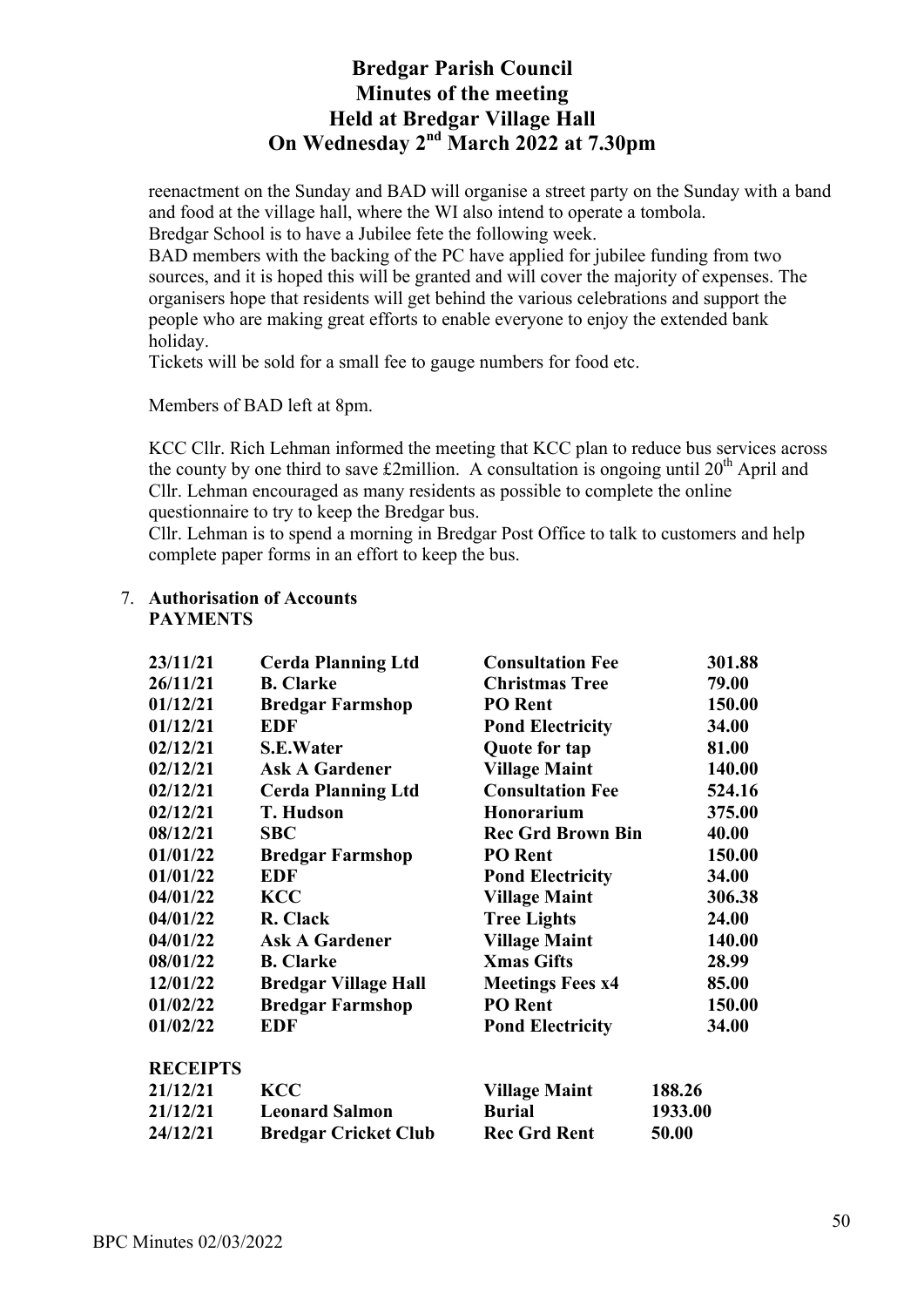Chair, Cllr. Clarke, informed the meeting that a further payment to Cerda for a Regulation 18 document for £998 has since been made. The clerk stated that a cremation of ashes is to take place on  $19^{th}$  March at a cost of £221.

Proposed by Cllr. B. Clarke; seconded by Cllr. J. Ingram.

# 8. **Financial Matters**

# **Financial Review**

The Financial Review paper was circulated to councillors prior to the meeting. Councillors noted that the invoice from Mid Kent Fisheries has yet to be received due to illness. The cemetery railings are due to be installed in the next couple of months.

## **Clerk's Honorarium**

The clerk left the room while councillors discussed the matter. Councillors agreed to increase the Honorarium by 4%.

# 9. **Reports from Councillors**

## **Cllr. Brian Clarke**

Cllr. Clarke is working with Tunstall Cllr. Vivien Rich to engage with the Kent Downs AONB unit, SBC and the Medway Swale Estuary Partnership "Linking Coast to Downs" project. This aims to encourage enjoyment of rural experiences by walking and cycling to and from the Kent Downs AONB and the Coast. This links well with a SBC Western Area Committee initiative led by SBC Cllr. Stevens to publicise our rural footpaths. The AONB, SBC and Medway partnership project is looking at a walk from Borden to Tunstall, Policemans Corner, Bexon Lane, Bredgar and back to Borden. Also Silver Street to Hucking. The website will publicise better access for the public. Cllr. Clarke will circulate the papers to councillors.

The decking white line has yet to be repainted. Hopefully it will be completed in the better weather.

Cllr. Clarke attended the SBC (Chairs & Clerks) Liaison Forum and the KALC Swale Area Committee.

At the Western Area Committee meeting, Cllr Clarke supported Cllr Vivien Rich who gave an update on land management under the new Agricultural Bill and Environmental Land Management (ELM) scheme. This provides new opportunities for landowners to be rewarded in future with public money for land management for the "public good". SBC Cllr. Cllr. Clarke supported a Cllr. Mike Baldock proposal that the quotation for the Bredgar Conservation Area review be obtained for decision at the next meeting in June. Through the Area Committee it is envisioned that the Members' grants, totalling £40.000, will be used in a more strategic way for projects across the villages instead of individually.

# **Cllr. Penny Twaites**

# Nothing to report.

**Cllr. Beverley McCourt** Nothing to report. **Cllr. David Priestley** Nothing to report.

**Cllr. Beverley McCourt left the meeting at 9.45pm.**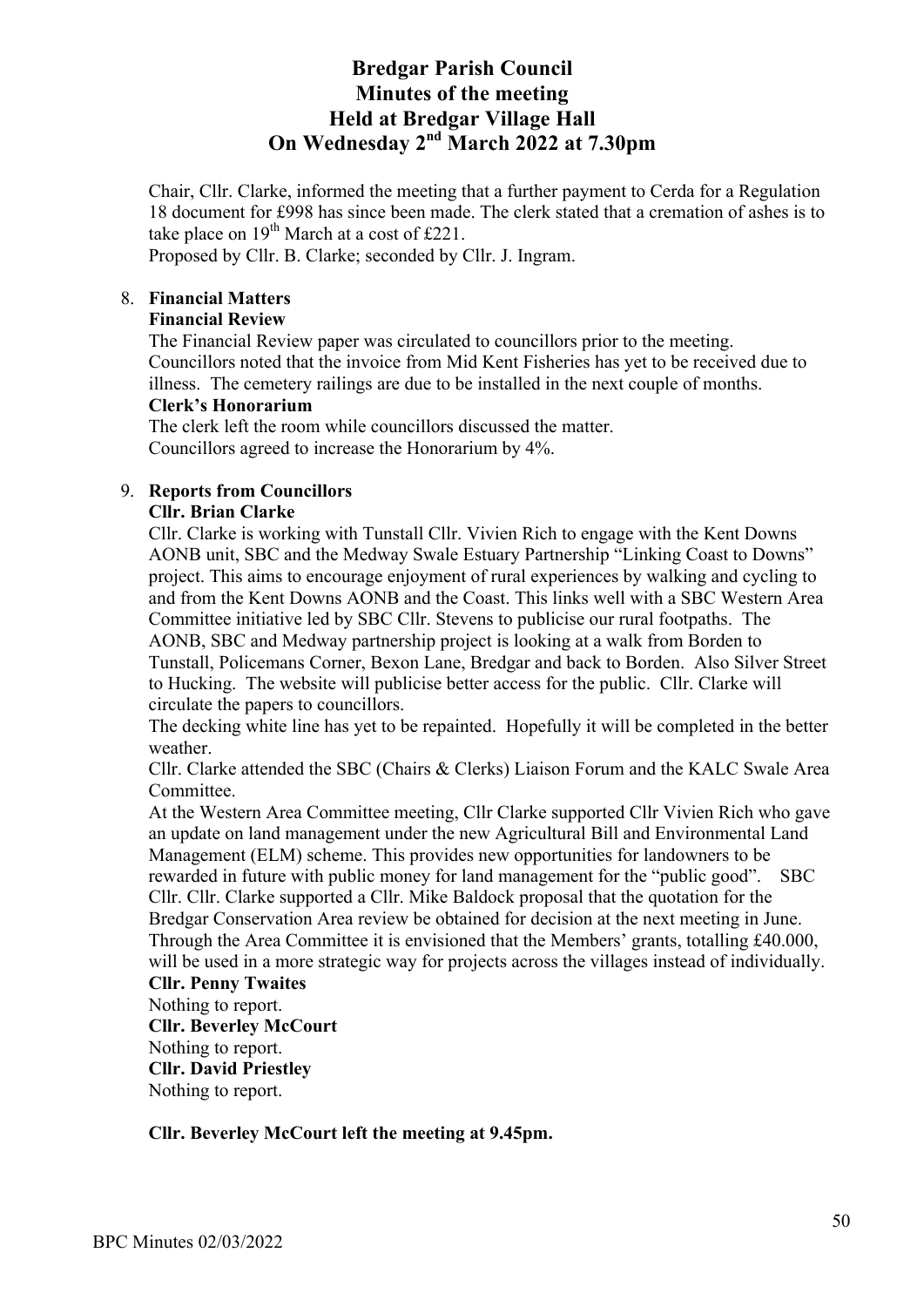### **Cllr. Mike Day**

Bedmonton Lane through to Bottom Pond Road is washed out making access difficult. **Cllr. Stephen Parfitt**

Cllr Parfitt attended KALC SAC - Enforcement Meeting at Swale house. On 8<sup>th</sup> March, Cllrs Clarke and Parfitt are to attend the CCTV room in Sittingbourne to learn more about how it operates.

Cllr. Parfitt attended Zoom meetings with Neighbourhood Watch and Keep Britain Tidy. A Green Lanes meeting covered issues including nuisance quad bikes in Drakes Lane, Bedmonton. Cllr. Parfitt is to complete a consultation paper on Green Lanes. A fridge dumped in Primrose Lane has been reported to SBC as well as a hot tub in Bredgar Road. Smashed signs in Ruins Barn Lane have also been reported.

#### 10. **Planning Matters**

### **One Acre**

Due to Central Government Covid rules, no enforcement action can be taken before June even though SBC succeeded in their case to evict the occupants from the site at One Acre. Councillors are concerned that rubbish and debris is continuing to pile up on the site while SBC do nothing. Cllr. Twaites is to contact SBC for further clarification.

#### 11. **The Queen's Platinum Jubilee Celebrations**

Further to the discussion in item 6, councillors debated whether to provide a possible back up sum of money in the event the funding applications do not materialise.

Cllr. Twaites proposed BPC agrees to 'underwrite' the cost of the proposed Jubilee event, partially. In the event that there is a short fall between grant, ticket and other income from the event, then Bredgar PC will cover that shortfall, to a maximum of £400. BAD are requested to keep BPC informed about the grant decision(s) as soon as they know and also the level of ticket sales at the time.

Seconded by Cllr. D. Priestley, all councillors agreed.

The PC may request the temporary closure of Bexon Lane for the duration of the street party. The PC, along with The History Society, proposed creating a display of Bredgar history in the village hall as another attraction on the day of the street party.

#### **Tree and Plaque**

Several possible positions for an oak tree to be planted for the Platinum Jubilee were suggested. The most likely option is Bush Close where an area of overgrown shrubs will be cut back for a small garden to be created.

A bronze plaque has been chosen by councillors from the options available and Cllr. Clarke will place an order.

### **Parking**

Parking will be available in the recreation ground on the day of the street party. Councillors will assist in marshalling the public.

Councillors decided this is an exception and parking will not normally be permitted in the recreation ground as it may churn up the grass.

Cllr. Clarke proposed purchasing two acrylic signs for the parking; seconded by Cllr. Twaites, all councillors agreed to the purchase.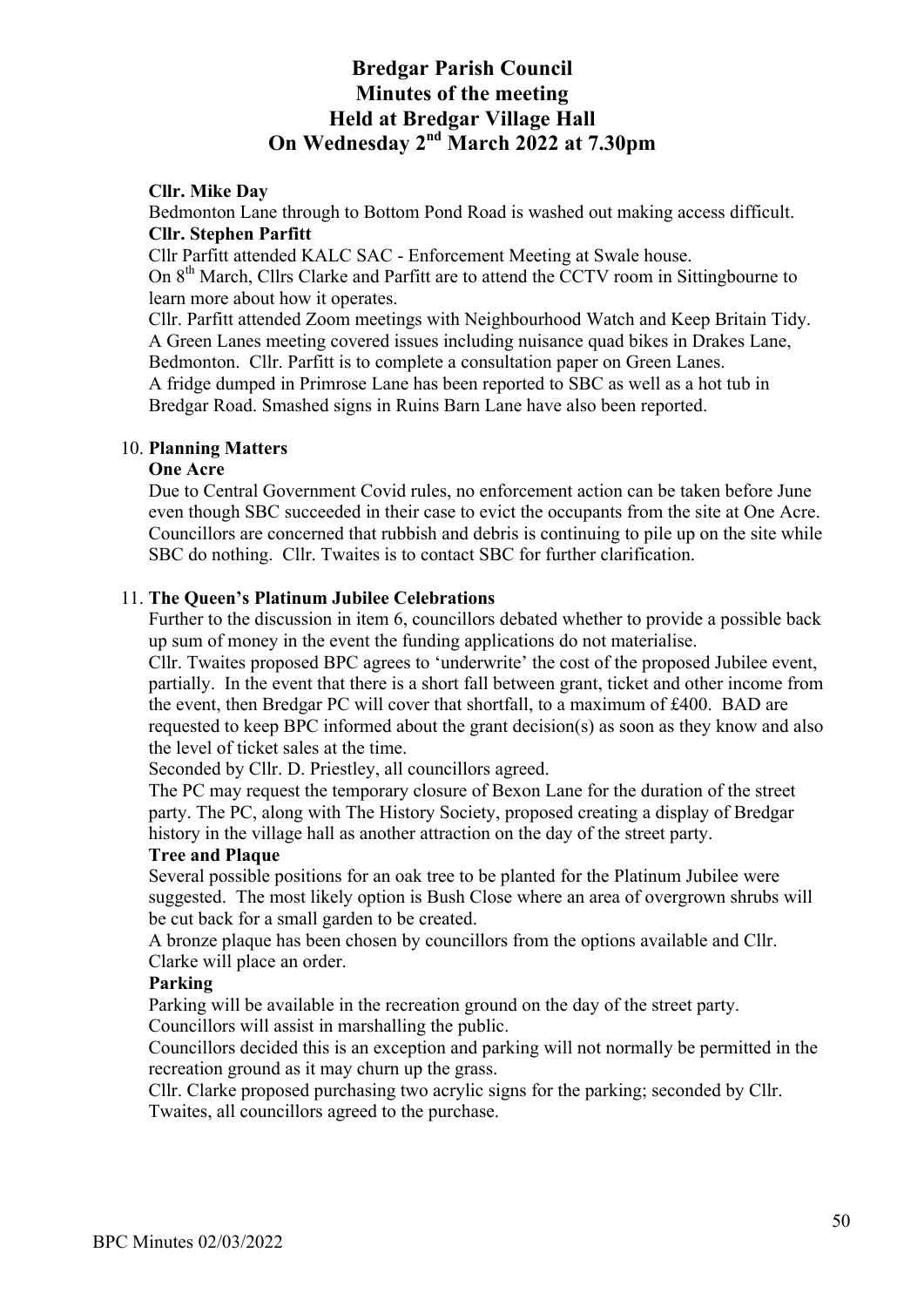## 12. **Village Matters**

### **Provision of Water in the Cemetery**

An estimate of costs to install a tap in the cemetery has been obtained at a cost of £81.00: SE Water costs for installation would be £4204.60; the PC would also have to provide funds for a builder to dig from the road to the proposed site of the tap.

Councillors considered the costs and agreed unanimously to reject the project as too expensive.

#### **War Memorial Upkeep**

The stonework on the War Memorial column is deteriorating. Councillors agreed to put repairs on the Project List.

## **Defibrillator Location/Quote**

Councillors debated whether the defibrillator situated at the village hall should be in a more central position in the village. It was decided that the site at the village hall was the most suitable and that one defibrillator was enough at the present time. A second defibrillator will be put on the Project List as a future purchase.

#### 13. **Policy Review**

#### **Health & Safety Policy (H&S)**

A H&S Policy is necessary to enable KCC to carry out village maintenance. A sample policy was circulated to all councillors prior to the meeting for discussion. Proposed by Cllr. B. Clarke, seconded by Cllr. D. Priestley, all councillors agreed.

#### **Recreation Ground Private Event Policy**

Councillors unanimously agreed to the policy against parking in the recreation ground for private events.

#### 14. **Highway Improvement Plan**

Due to time constraints, no further work has been carried out on the Highway Improvement Plan (HIP) this quarter.

Councillors briefly discussed the possibility of placing a wildlife road sign in Swanton Street to make drivers aware of hedgehogs, badgers, etc. on the roads. This will be added to our HIP and given more consideration at a later date.

Councillors also discussed signage to deter HGVs from narrow village roads where possible.

Cllr. Lehman left at 9pm.

## 15. **Community Assets**

Designating a local amenity as a Community Asset safeguards the first option to purchase should an owner decide to sell.

Councillors agreed to revisit Community Assets on a three monthly basis.

#### 16. **Any Other Business**

There has been no communication from Emma Rouse (Wyvern Heritage and Landscape) regarding progress with the Landscape Assessment.

The telephone box is still live but can only be used for 0800 numbers and the emergency services until the credit card facility is fixed.

The meeting ended at 10pm.